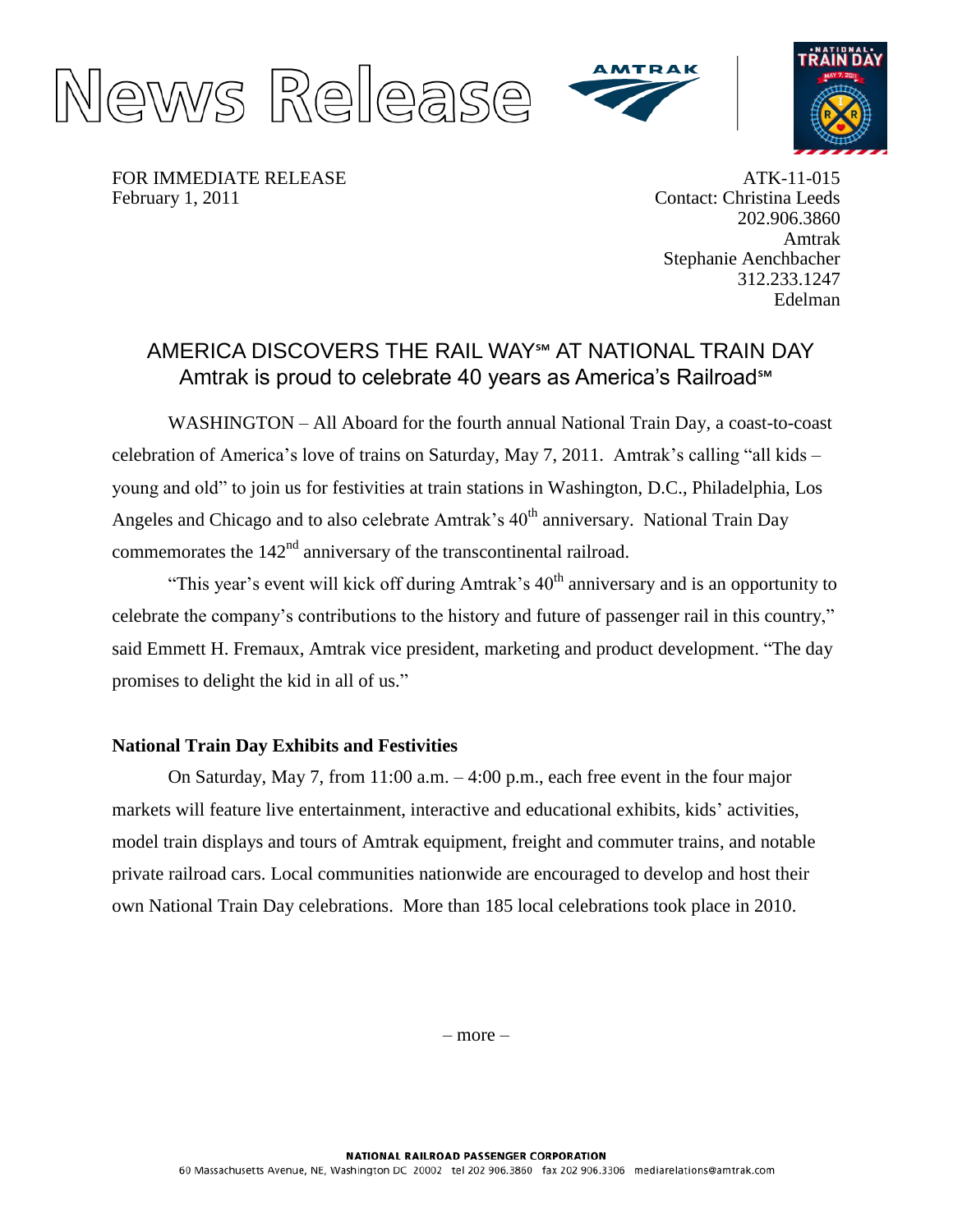National Train Day events will feature the following exhibits:

- State Partnership Display: Learn about how Amtrak partners with each state to provide specialized service. A locally-focused exhibit will be on display at each major National Train Day celebration.
- Amtrak High Speed Rail Display: Take a look at an exhibit that showcases Amtrak's leadership, expertise and experience with high speed rail.
- K-9 Unit Demonstrations: Witness Amtrak Security K-9 Units, one of the largest programs in the country, perform demonstrations with the dogs and their handlers.
- Amtrak: Dining the Rail Way: Catch a glimpse of the history of dining on trains, view live cooking demonstrations from Amtrak chefs and sample meals offered in Amtrak's dining cars.
- Train Equipment Displays: Get up close and personal with Amtrak equipment to experience first-hand the modern amenities and accommodations offered by passenger rail. Then take a peek at how passengers traveled in generations past by touring a variety of historic train cars and privately-owned luxury coaches. Commuter and freight equipment displays (featured in select markets) will highlight today's modern rail passenger services and how "green" locomotives are transforming the nation's freight fleet.
- Model Train Displays: Delight in the craft of model train displays and take a closer look at these miniature masterpieces.
- Amtrak  $40^{th}$  Anniversary Display: On May 1, 2011, Amtrak will celebrate 40 years as America's Railroad<sup>sm</sup>. Explore the history of Amtrak and find out more about the future of passenger rail, as well as current routes, amenities and onboard offerings.
- AmtraKids Depot: Attend Amtrak's  $40<sup>th</sup>$  birthday party at the AmtraKids Depot and discover the kid in you by engaging with delightful magicians, creating fun arts and crafts and playing interactive games with surprise giveaways throughout the day.

**Special Exhibits:** Events in the four major markets will feature a unique element to further excite and educate train enthusiasts, including:

- $\bullet$  40<sup>th</sup> Anniversary "Exhibit Train" (Washington, D.C.): Washington, D.C.'s National Train Day event will serve to launch the nationwide tour of the 40th anniversary "exhibit train." The exhibit will consist of two locomotives, three renovated baggage cars displaying historic advertising, uniforms, photos, and other memorabilia, and an Amtrak Bistro car to be used as a retail center and for various exhibits.
- B&O Railroad and the Civil War (Washington, D.C.): The B&O Railroad owned the only line into Washington, D.C. during the Civil War playing a critical role during the conflict. Abraham Lincoln made only five historic railroad journeys during his